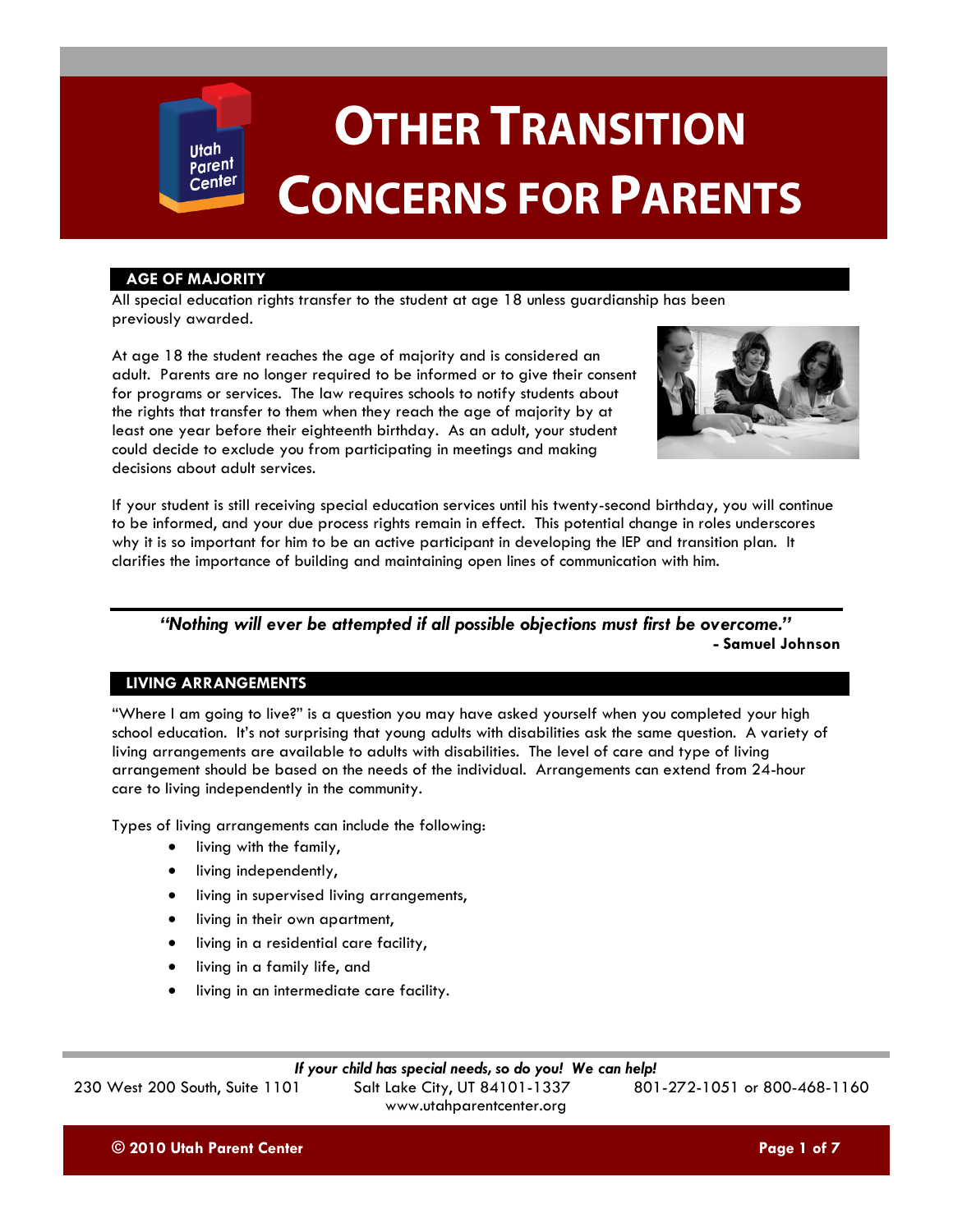The type of living options available in your community depends greatly on where you live. If your young adult needs a state-supported living arrangement following high school, contact the Division of Services for People with Disabilities (DSPD). This contact should be made early because there can be a three to six year waiting list for many community residential service programs.

#### **LIVING WITH THE FAMILY**

Many young adults live with their parents while attending school, looking for a job, or working. Living at home may be an appropriate short-term option for young adults with disabilities. Some families, however, may not want to have the young adult live at home forever. Families also may not always be able to care for the young adult; thus, future living arrangements need to be discussed and planned. Young adults who live with their family should be encouraged to develop or improve independent living skills such as housekeeping, shopping, washing clothes, and budgeting.

#### **LIVING INDEPENDENTLY**

When young adults live independently, they live by themselves or with roommates in a house or apartment. In this living arrangement, little or no help is necessary. If help is needed, it is given by family members or adult service providers through visits or telephone contacts.

#### **SUPERVISED LIVING ARRANGEMENTS**

The purpose of supervised living arrangements, such as supervised apartments, is to offer a structured living situation for individuals who, because of their disability, need some support or supervision. Young adults in supervised living arrangements receive continued assistance and training in independent living skills such as meal planning, use of community resources, and money management. Supervision of the young adult is usually provided by personnel from a local adult service provider or agency. This person is trained in working with young adults who have disabilities.

# **RESIDENTIAL CARE FACILITY**

Residential care facilities include group homes that offer help to young adults who cannot live independently, but are capable of spending time in the community with a minimum amount of supervision. Community resources are used for recreation, medical, or social services. The staff works with the young adults to develop independent living skills. Group home staff are employed by a local agency or adult service provider and are trained in working with adults who have disabilities.

#### **PROFESSIONAL PARENT OR HOST HOME**

A professional parent or host home is a private household that offers protective social living for individuals who are unable to live independently. The family offers the young adult room and board. Opportunities for participation in social, educational, and recreational activities within the community are also provided by the family life home.

# **INTERMEDIATE CARE FACILITY**

An intermediate care facility provides 24-hour care for individuals who, through an illness or disability, require ongoing nursing and medical services. These medical services must be provided by a registered or licensed practical nurse or doctor. DSPD has a list of the various provider resources funded by them.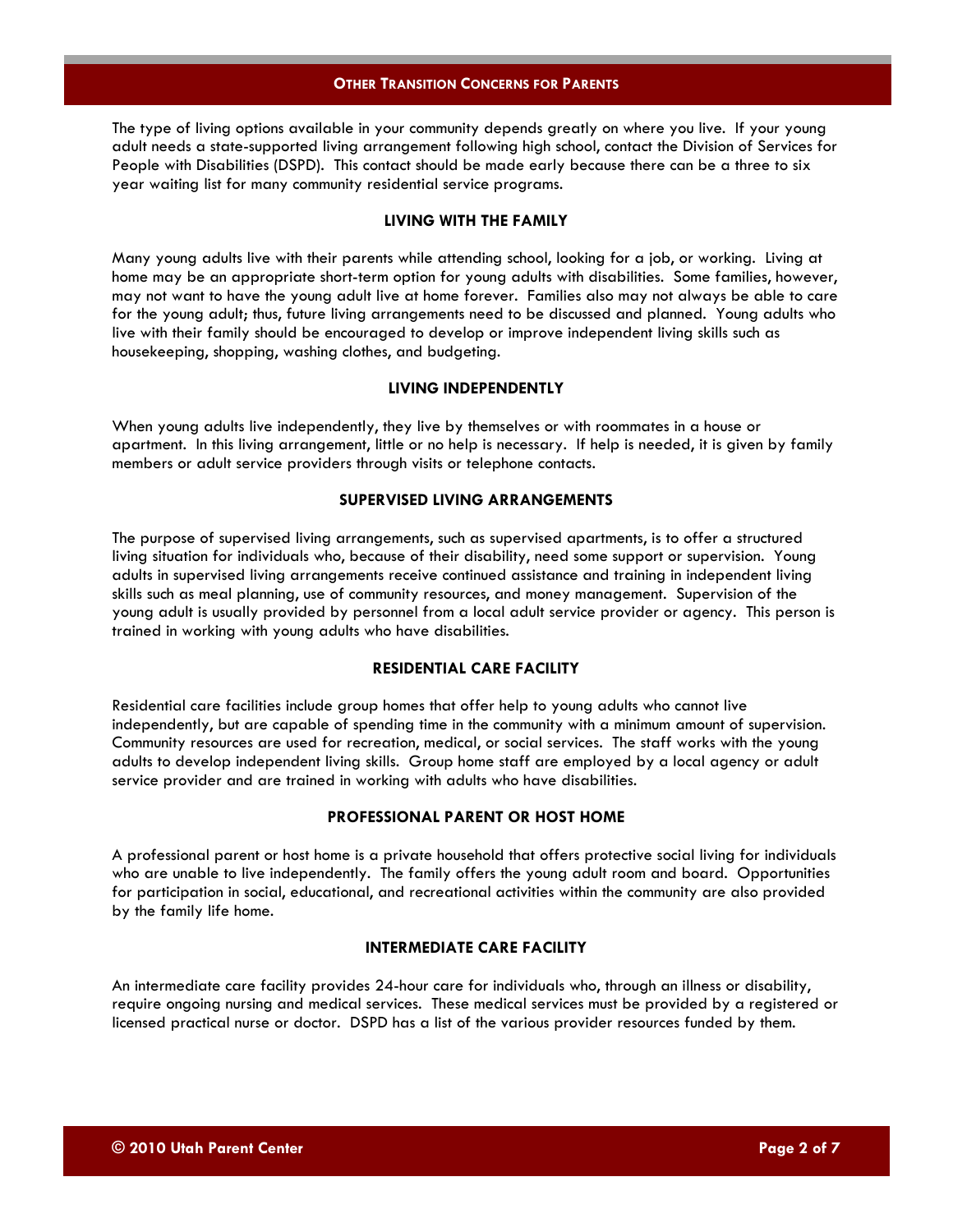# **SELF-ADMINISTERED SERVICES – SAS**

Self-Administered Services (SAS) offer an alternative to Provider Agency Services by allowing people with disabilities and their families the choice and opportunity to select providers that offer services within the home. People with disabilities and their families hire, train, and supervise employees who provide direct supports in a home setting. More information and training about how to use this model is available through DSPD or through the Family to Family Network.

# **EMPLOYMENT OPTIONS**

There are three main kinds of employment options. They include:

- competitive employment
- supported employment, and
- sheltered workshops or work activity centers.

# **COMPETITIVE EMPLOYMENT**

The majority of individuals with disabilities leaving school can learn to get and keep a job without any special support services. This is called "competitive employment". Competitive jobs are found within public or private businesses or industries. Employees are paid and receive the same benefits (vacation, insurance, sick leave) as all workers, depending on whether they are considered full- or part-time. Competitive jobs are found in a number of ways – through friends, parents, relatives, agencies (Workforce Services, Vocational Rehabilitation), or newspapers. A good strategy is to use any or all of these resources to find a job. Another form of competitive employment is for individuals to own their own business (painter, seamstress, data entry, Braille service, childcare provider).

# **SUPPORTED EMPLOYMENT**

Supported employment is a service for individuals with significant disabilities, which provides support to individuals seeking competitive employment. The job coach assists with job placement and on-the-job training and coordinates ongoing supports and other appropriate services needed to sustain paid employment. This type of employment may occur in a variety of work settings. Providing the ongoing support services necessary continues as long as the person is employed. Supported employment services may begin in school programs. Vocational Rehabilitation and the Division of Services for People with Disabilities sometimes provide supported employment services for adults. Contact these agencies directly for more information on their programs.

# **SHELTERED WORKSHOP OR WORK ACTIVITY CENTERS**

Sheltered workshops or work activity centers are facilities that serve people with disabilities by providing supervised work and other rehabilitative activities. The goals of these facilities are to help individuals develop skills so they can be employed in the community and to employ people who are viewed as incapable of competitive employment. Some individuals and advocacy groups oppose this type of service. However, they often promote inclusive programs that result in people with disabilities working in the community alongside people without disabilities.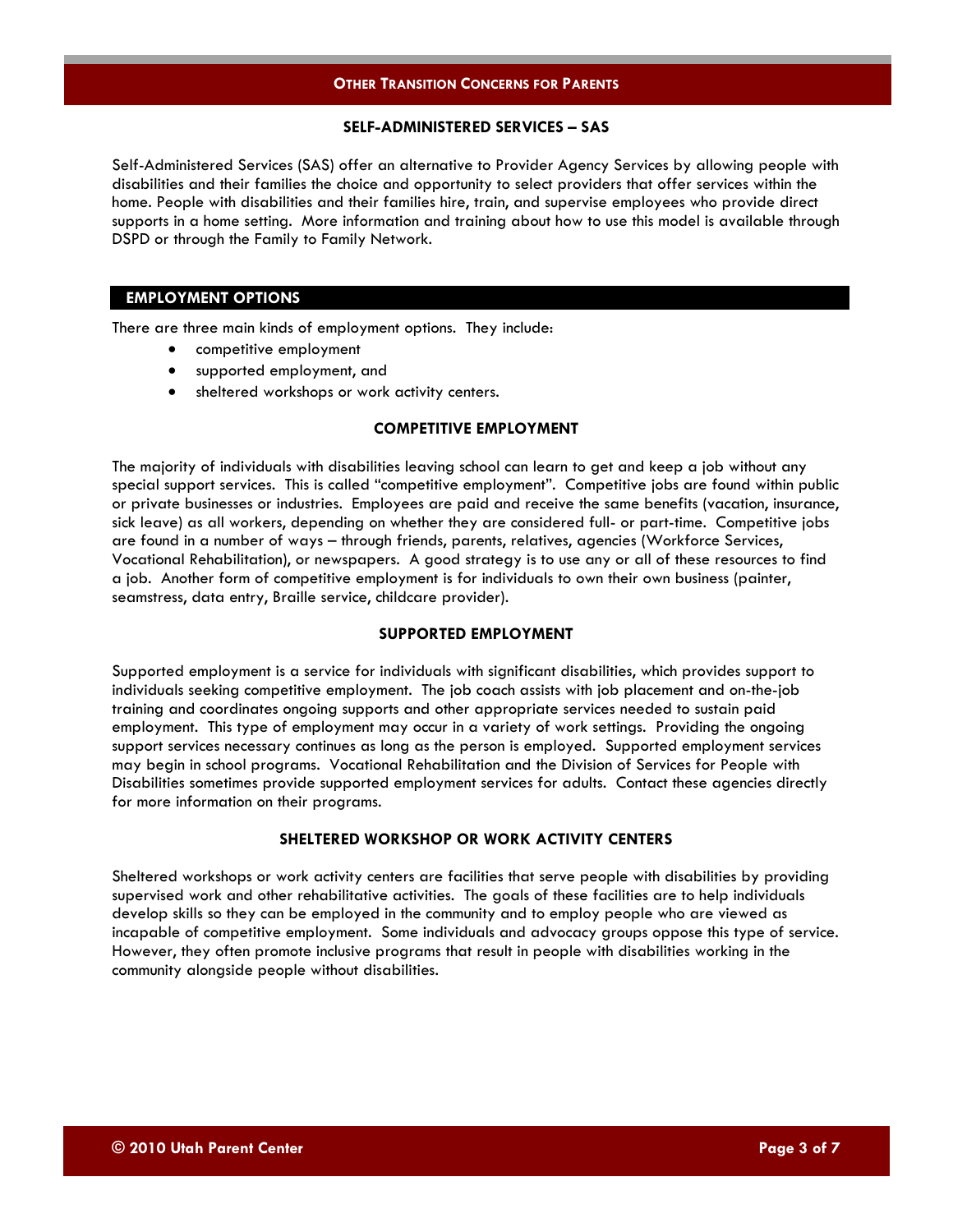# **ESTATE PLANNING**

Parents like to think that someday when they die and are no longer able to help their children by being there, that they can leave behind some kind of inheritance that will help them. An outright inheritance may actually jeopardize the public program benefits received by sons or daughters with a disability. This needs to be taken into account when planning an estate for an heir with a disability. Some guidelines to consider include: the seven planning questions, team of qualified professionals, necessary legal documents, and funding for a trust.

For someone on an assistance program such as Medicaid (Medical Assistance), receiving an outright inheritance means the public assistance money would stop while the inherited money is used to pay for needed services or programs (such as medical care, group homes, or a day activity program). Only when the inheritance is gone does the public program money, such as Supplemental Security Income benefits, become available again.

Often, unless the family or charity provides supplementary assistance, an individual with a disability receiving monthly SSI or SSDI with medical benefits payments may experience serious challenges managing on only that amount of income. However, doing careful estate planning parents can ensure the inheritance they leave will add to and not take the place of funding received. Through careful estate planning, proceeds from the estate can be used to add to the quality of life for the heir with disabilities.

#### **WHERE SHOULD YOU START?**

There are seven important planning issues unique to families with members with disabilities which are reflected in the following questions:

- **1.** Who will care for the child with a disability if I am physically unable to do so?
- **2.** How can we maximize government benefit programs that currently assist families of people with disabilities? (SSI, SSDI, Medicare, Medicaid, military pensions, etc.)
- **3.** How can we coordinate our personal resources with government benefit programs to provide the best possible lifestyle for the disabled individual, both now and in the future?
- **4.** How can we provide sufficient resources to ensure a comfortable lifestyle without the government having claim on the inheritance?
- **5.** How can we manage our resources so they are available for the life of the disabled person?
- **6.** How can we ensure a dignified funeral and burial services when my son or daughter dies?
- **7.** How can we get the rest of the family to understand and support the plans we make?

These questions are best answered with the assistance of professionals experienced in these matters. Besides an attorney, the planning team could include an accountant, a financial planning professional, and an advocate. Together the team can often better help families develop and implement appropriate estate plans for their needs. Even if you already have a family attorney, you may want to ensure that they have knowledge about disability estate planning.

One of the best ways to find legal and financial experts in estate planning for families with people with disabilities is to ask others in similar circumstances if they know or have used someone they liked. The person under consideration should be familiar with estate planning for families with a member with a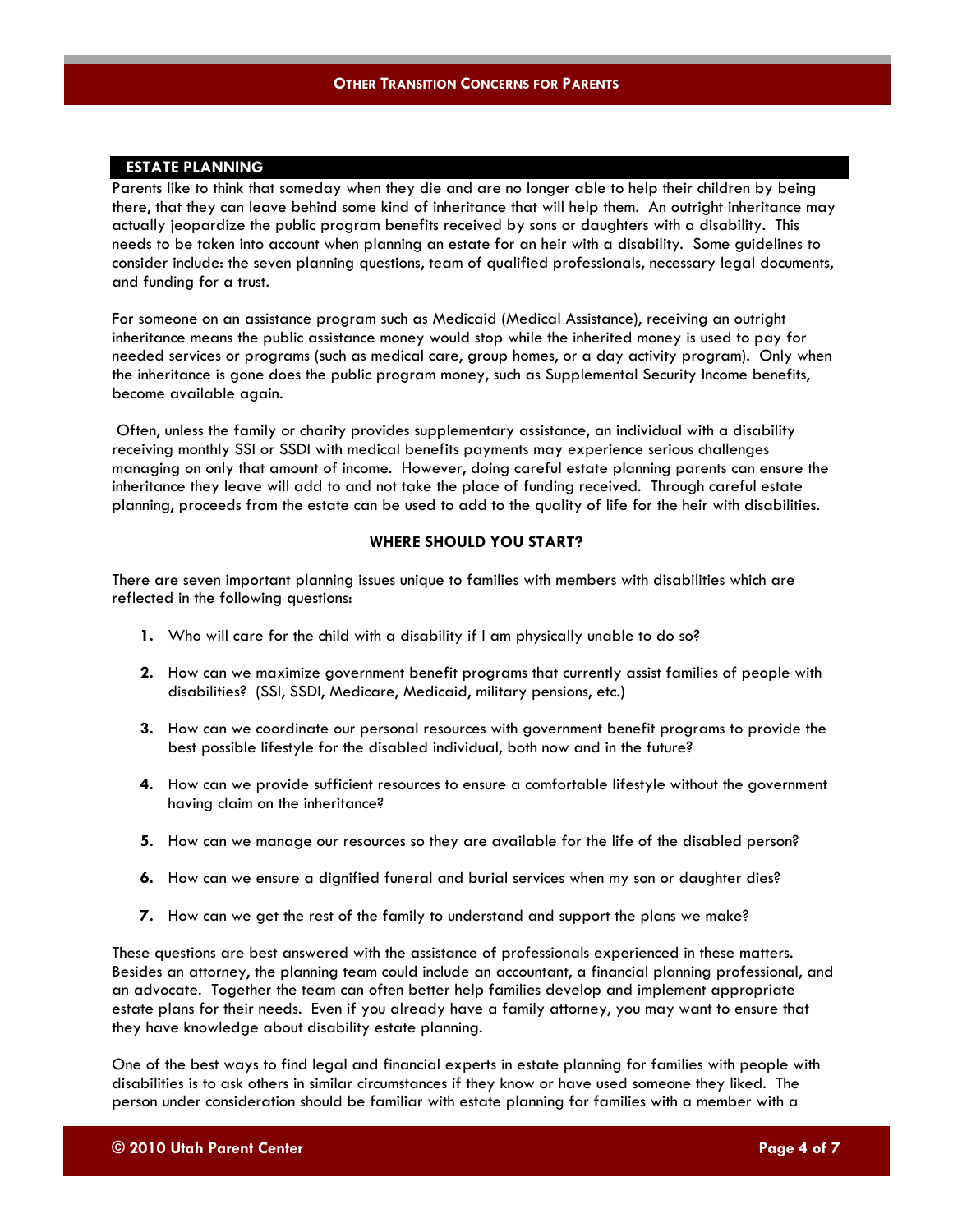disability. It takes longer to plan a will for a family including a person with a disability than a simple will, so don't be afraid to ask how much the professional's services will cost. Also, ask the professionals if they already have colleagues who work as a team to provide maximum benefits at the least cost. Remember to obtain references for a professionals working with you on this important issue.

Estate planning should be approached as a team with professionals and families working together to accomplish the following:

- Letter of intent: this is a letter by the parent regarding the child with a disability. It is an in-depth letter regarding the child – likes, habits, special communications, medical information, housing needs, etc.
- A complete analysis of resources: both family and individual, including government programs and other private resources and a plan for optimizing them.
- Appropriate execution of all legal documents: wills, trusts, transfers, etc. The appointing of a trustee, a successor trustee, and final disposition of the trust when the person with the disability dies.
- Funding of the trust: to ensure the wishes can be carried out.

When planning an estate, two categories of assets should be taken into account: those that would be listed in your will (assets subject to probate), and assets not subject to probate, such as life insurance or proceeds from an IRA (Individual Retirement Account).

In both cases it would be important not to name the person with a disability as an outright heir or beneficiary. It may be helpful to discuss potential inheritances with grandparents or other relatives. Grandparents, with all the love and good intentions in the world, but no acquaintance with the requirements of the programs upon which their grandchild is dependent, may have written an outright inheritance into their wills. Three routes can be used to accomplish this. They are:

- **1.** Omit the person with disabilities from the will. In some states, you must state clearly it is your intent that the individual in question (when they are your daughter or son) not receive an inheritance from you. The statement of omission is sometimes accompanied by the next action.
- **2.** Make a specific gift to an individual other than the person who has the disability with an unofficial understanding that the proceeds are to be used for the person with a disability. This cannot be an official, written agreement. If it were, the gift in question would be considered an asset of the person with a disability and jeopardize their public assistance. The informal nature of this option makes it a risky one since there are no guarantees that the gift will be used as the parents intended.
- **3.** Establish a trust. A trust is a way to ensure an estate's proceeds, or a portion of them, are used for the benefit of the heir with a disability, enriching their life and not jeopardizing public assistance benefits otherwise available.

A trust is a complicated document that must be drafted very carefully. Trust funds, if and when spent, have to be used for the benefit of the person named as the trust's beneficiary (in this case, the son or daughter with a disability). Yet, in order that the trust funds not jeopardize their eligibility for the assistance programs they are on, the trust fund's assets cannot be considered their assets. The trust's funds are considered the trustee's assets and the trustee is legally granted total discretion not to spend – as well as to spend – any of the funds. However, when funds are spent, they must be used for the beneficiary. When developed carefully, trust funds can help parents add to the quality of their offspring's lives, even after their deaths.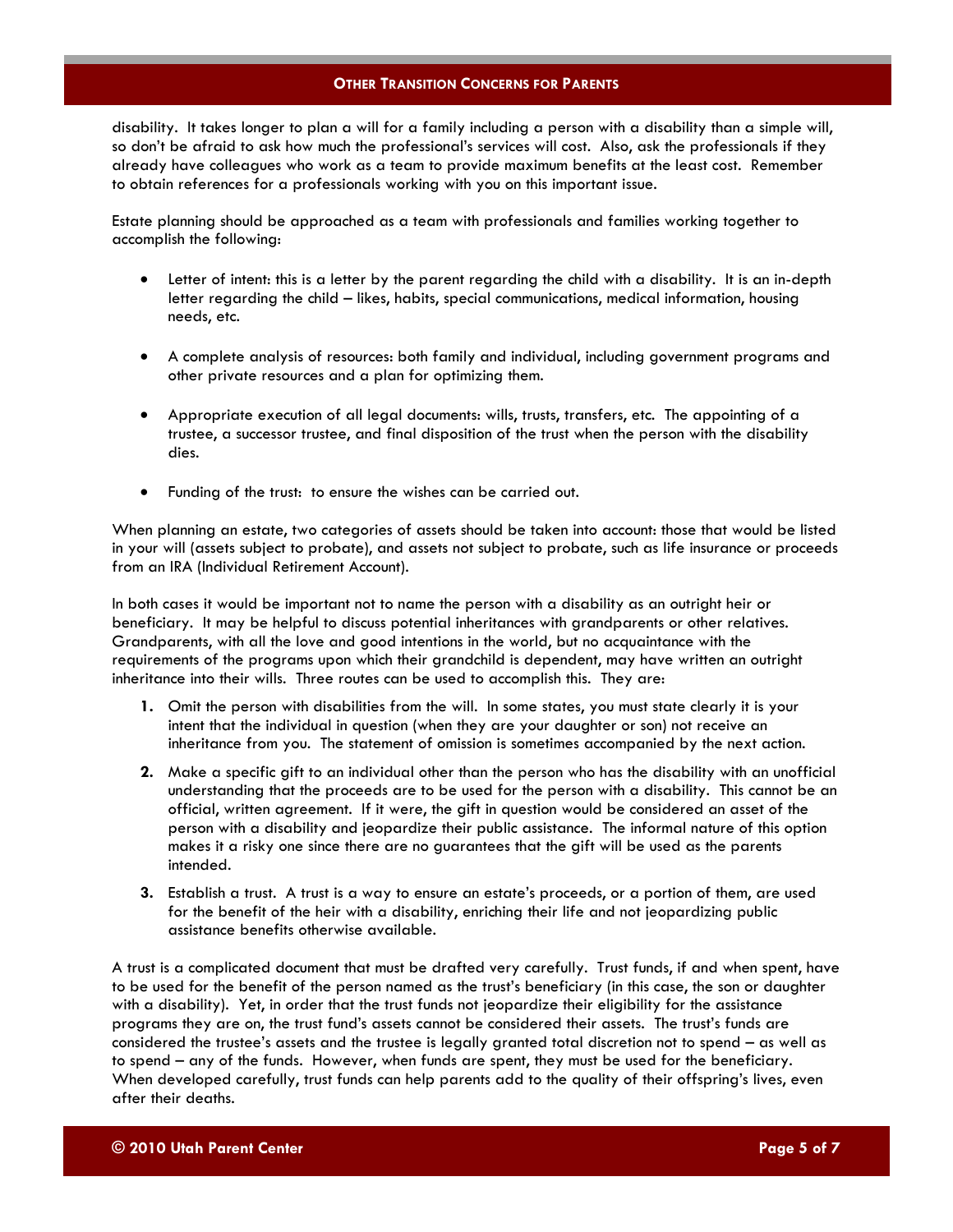# **For more information, contact:**

NICHCY (National Information Center for Youth with Disabilities) (800)695-0285

They provide the most up-to-date information available in the "Estate Planning News Digest". "A Family Handbook on Future Planning", written by Richard Berkobein. Write to:

> **Publications** Dept. P.O. Box 1047 Arlington, TX 76004 (817)261.6003

This publication provides families with basic step-by-step advice on developing a future plan at every stage and looks at different options.

Guardianship Associates of Utah, Inc. 180 South 300 West, Suite 202 Salt Lake City, UT 84101 (801)533-0203

There are also a number of private attorneys and financial planners who can provide assistance.

#### **GUARDIANSHIP**

Guardianship is a legally authorized relationship between a competent adult (the guardian) and an adult with a disability. In this relationship, the guardian is given the duty and right to act on behalf of the person with a disability in making certain decisions affecting his or her life. When a guardian is appointed, the court gives the guardian the authority to exercise certain rights and correspondingly takes those rights away from the person with a disability. For this reason, guardianship is a very restrictive procedure and should only be used when necessary.

Guardianship may be considered for adults with disabilities who are 18 years of age and older and who, by reason of the decision of a judge or jury, are found to be incapacitated. An incapacitated person might be any person whose decision-making process is impaired by reason of:

- mental deficiency,
- physical illness or disability,
- chronic use of drugs,
- chronic intoxication,
- unusually bad judgment,
- highly impaired memory, and/or
- severe loss of behavioral control to the extent that the person is unable to care for his or her personal safety or is unable to attend to and provide for such necessities as food, shelter, clothing, and medical care, without which physical injury or illness may occur.

Regardless of an individual's disability, a parent is not automatically the guardian of a son or daughter when the child becomes 18 years old. If a parent wishes to become the guardian of his or her adult child, only a court order can make the child a ward and appoint the guardian.